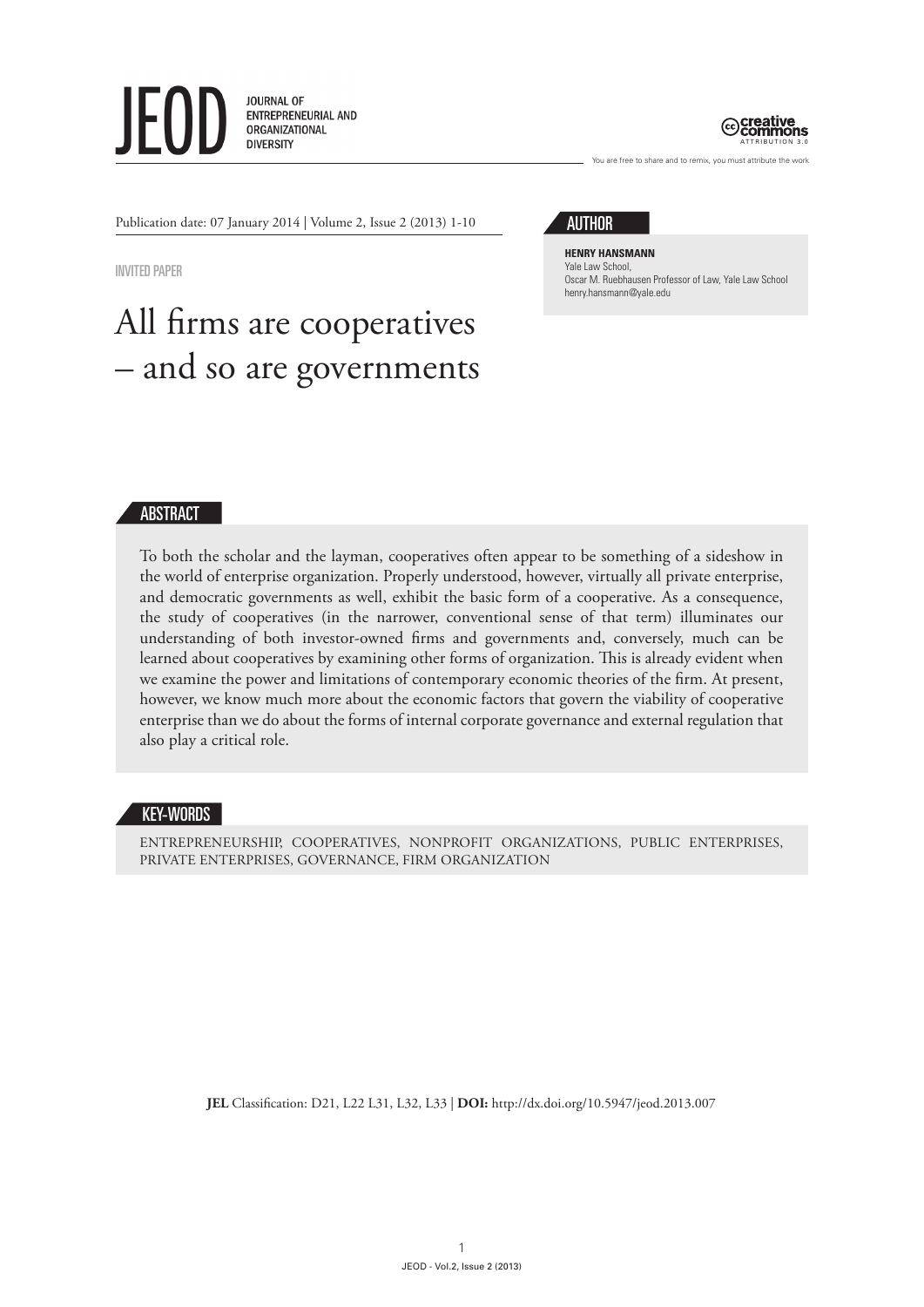#### **1. The structure of cooperative enterprise**

We live in a world of global capitalism; even the Russians and the Chinese are now rushing rapidly down the capitalist road. In such a world, cooperatives might seem to many an economic sideshow – a form of organization that is helpful, perhaps, in marketing agricultural products and a few similar special roles but, whatever its appeal as an ideal, largely impractical elsewhere. But this is a mistaken view. Broadly considered, the cooperative is the dominant organizational form in market economies today. Virtually all privately-owned enterprise has adopted the cooperative form, as has most governmental enterprise.

This view of economic organization depends, of course, upon one's definition of a "cooperative". The conventional definition is that a cooperative is a firm that is collectively owned either by its customers (a consumer cooperative) or by its suppliers (a producer cooperative). If we use the term "patrons" to encompass all persons who transact with a firm, whether as sellers of inputs or as purchasers of outputs, then we can say, more generally, that a cooperative is a firm that is owned by (a subset of) its patrons. In saying here that a cooperative is "owned" by its patrons we mean that the patrons share in the two rights that, together, conventionally define ownership: the right to share in the organization's profits and the right to share in control of the organization. In particular, profits in a cooperative are commonly allocated to the organization's patron-owners in proportion to the volume of their patronage (the amount they purchase from the organization in a consumer cooperative, or sell to the organization in a producer cooperative), while control (commonly in the form of voting rights for election of the organization's board of directors) is commonly allocated either according to patronage or simply as one-member-one-vote. Thus, in a workers' cooperative, profits are generally allocated according to the value of the labor each worker-owner contributes to the organization, and votes are allocated the same way or per capita.

#### **2. Business corporations and governments are also cooperatives**

With these matters of definition in hand, a bit of reflection shows that, in fact, nearly all privatelyowned firms are cooperatives. This includes, in particular, the conventional investor-owned firm – the business corporation, or joint stock company – that we are accustomed to labeling "capitalist". Such firms are simply a subset of producer cooperatives that we might call "capital cooperatives". They are owned collectively by the persons who supply capital to the organization, with an individual owner's share in both profits and voting rights determined by the amount of capital they have contributed.

Nonprofit firms are the only form of private enterprise that is not, in effect, a species of cooperative. Nonprofit firms are not owned by their patrons; indeed, they are not owned by anyone at all. They are characterized by a division between those who control the firm and those who receive the net benefits it confers. There is, moreover, a corresponding difference in the economic role generally played by nonprofit firms and cooperative firms. Nonprofit firms typically serve to protect consumers in situations where the consumers have great difficulty in judging the quality or quantity of the goods or services that the firm produces for them. Cooperative firms, as we will discuss shortly, instead typically serve to protect one or another class of a firm's patrons when the firm has a degree of market power over those patrons, generally because the firm is in a position of monopoly or because the patrons are otherwise locked into dealing with the firm (Hansmann 1980, 1996).

Sometimes the term "cooperative" is applied to firms that are in fact nonprofits – that is to say, to firms whose nominal patron-owners have no meaningful degree of control over the firm's senior managers,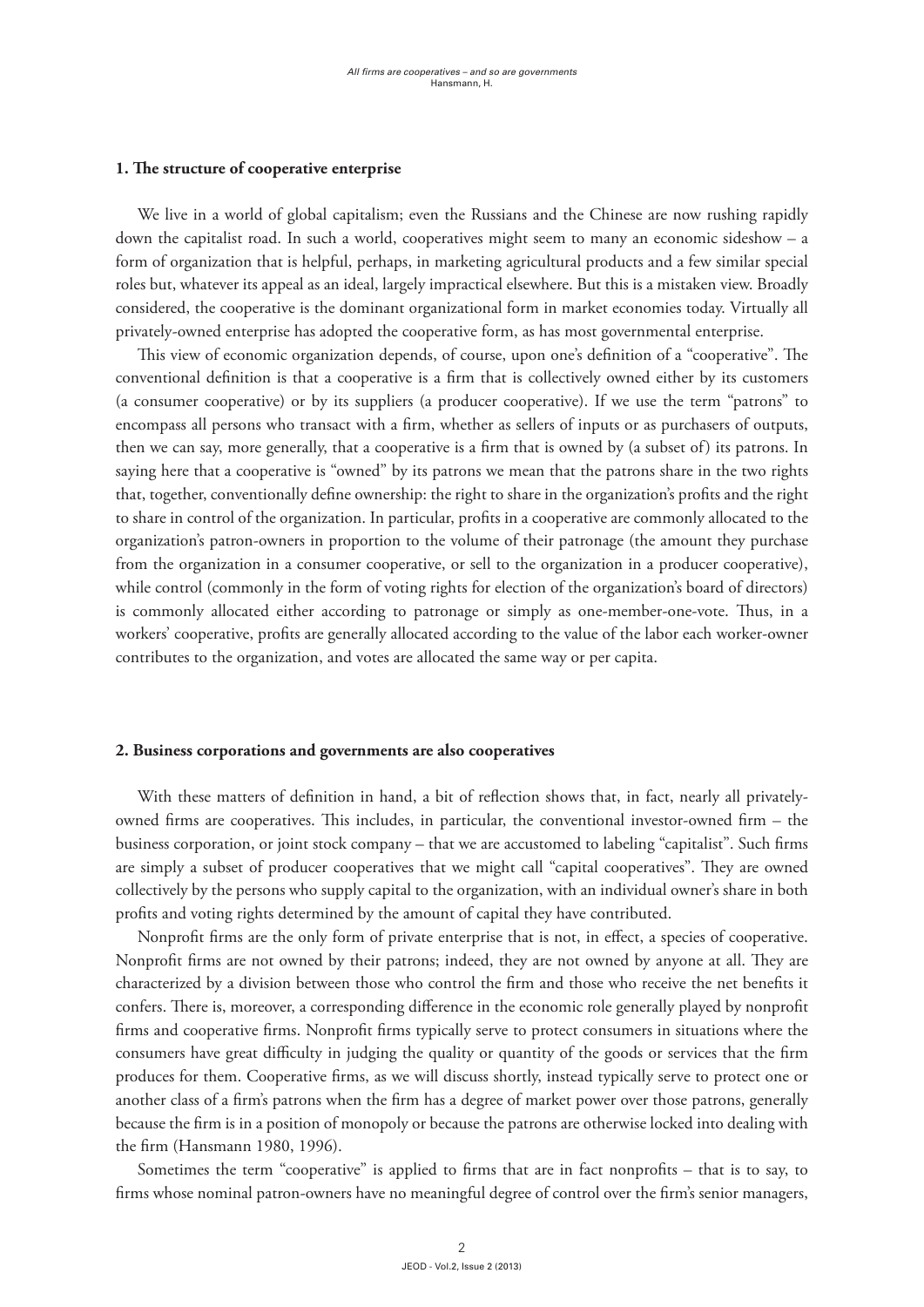who are effectively self-appointing. Because nonprofit firms, as just suggested, are adapted to play a rather different role than firms that are truly owned – and hence controlled – by their patrons, we can best avoid confusion by confining the term "cooperative" to firms of the latter type.

By these definitions, governmental enterprise, and indeed governments themselves, are – in contrast to nonprofit firms – in effect another species of cooperative. We will return to this issue below.

It follows that nearly all enterprise is organized in the cooperative form, which is to say that nearly all firms, private and public, are owned by one or another group of their customers or suppliers. Why is this the case – that is, why is productive enterprise typically patron-owned?

The reason, evidently, is that ownership by one or another class of the firm's patrons serves to protect those patrons from exploitation by the firm. The exploitation involved is commonly simple monopolistic exploitation deriving from market power on the part of the firm *vis-à-vis* the patrons. That market power may come from actual monopoly, in the sense that economies of scale lead to domination of the market by a single firm. Alternatively, the market power may derive from *ex-post* lock-in, in the sense that the patrons in question must make transaction-specific investments in their exchanges with the firm that render them vulnerable to opportunistic exploitation in future negotiations with the firm over the terms of their transactions.

As a simple illustration, consider an example from the past. In the United States decades ago, small rural towns commonly had only enough demand to support a single "general store" that sold food and other household necessities. That store was therefore in a position of natural monopoly. To avoid the possibility that the store would use its market power opportunistically to keep prices well above cost, these general stores were commonly organized as consumer cooperatives, collectively owned by the members of the local community who were their customers.

But consumer cooperatives such as this, with individuals as members, are extremely uncommon in the United States today, and in much of the rest of the world too. Owing to better transportation and greater urbanization, markets for food and other household items are today generally quite competitive everywhere. Consequently, consumers of such goods are no longer subject to monopolistic exploitation (Hansmann 1996, ch. 8). Grocery stores, like most other retailers, are today almost uniformly organized as capital cooperatives (i.e., investor-owned firms) rather than consumer cooperatives, since today the providers of capital, rather than customers, are the firm's most vulnerable patrons.

Why are suppliers of capital vulnerable? The answer begins with the observation that, if a firm is owned by someone other than its suppliers of capital, the firm must borrow the capital that it needs. This borrowed capital, moreover, must be obtained as long-term debt; if borrowing were short-term, the need to constantly renegotiate the debt would expose the firm to holdup by its creditors. But when the firm borrows long-term, the shoe is on the other foot: the lenders are exposed to opportunism on the part of the firm. For example, once a firm is highly leveraged, its owners have an incentive to engage in more speculative projects, shifting increased risk onto its creditors. Potential creditors of the firm, in turn, will often anticipate opportunistic conduct, and raise the interest rate they charge. In the end, the firm will face an inefficiently high cost of capital, but will still only earn a market rate of return on its investments. Ownership of the firm by contributors of capital, in contrast, largely removes this problem by putting the contributors of capital on both sides of the transaction, in the form of equity investors (i.e., shareholders) who are both lenders to, and owners of, the firm.

This is not to say that consumer cooperatives have disappeared from the American economy, or from other developed economies. Rather, most consumer cooperatives today are owned, not by individuals, but instead by other businesses to which they provide inputs. A prototypical example is offered by the Visa credit card network. Visa was originally created and owned by Bank of America. Other, smaller banks purchased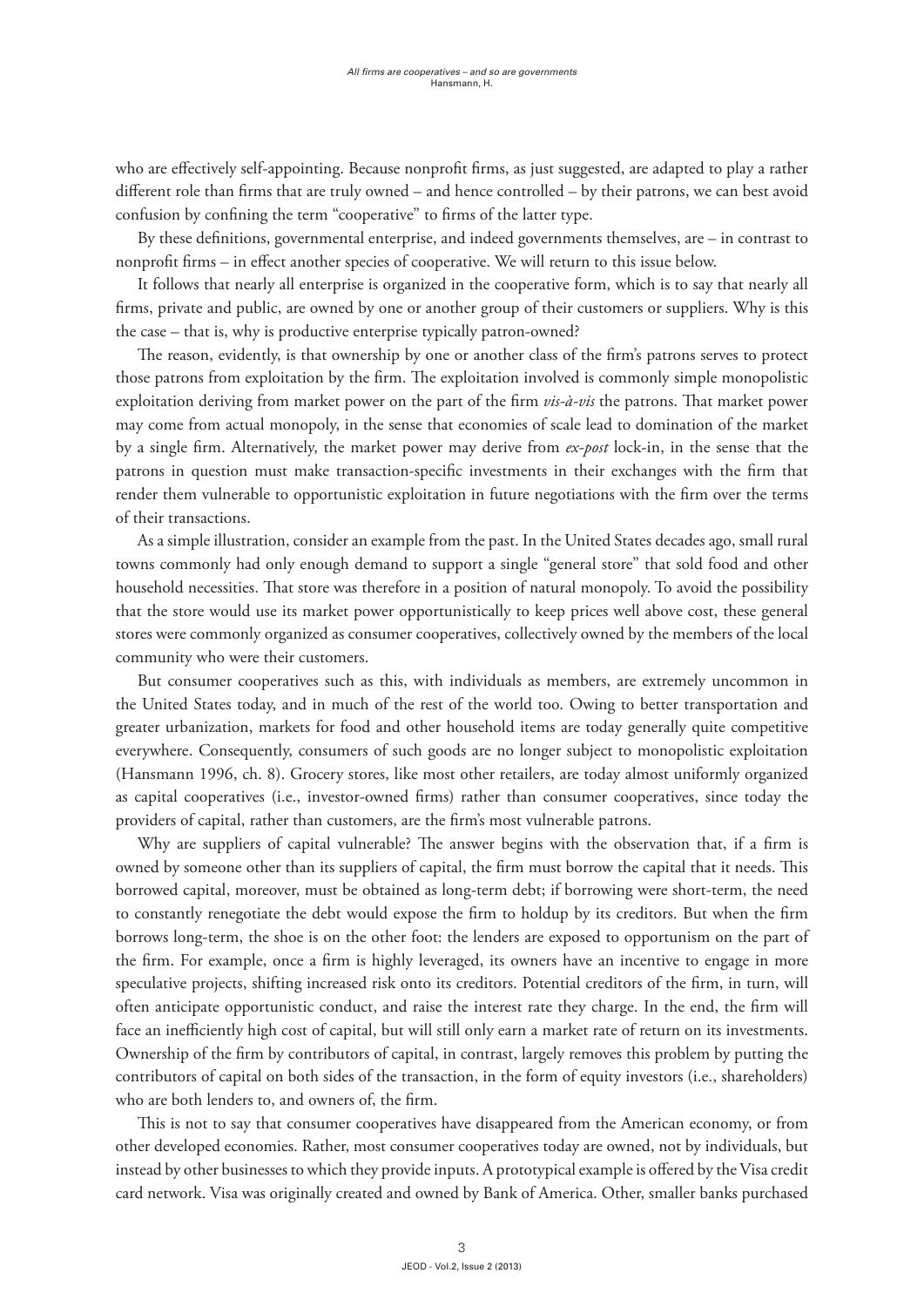franchises to issue cards under the Visa trademark and to have access to the Visa payment network. The local franchisee bank would then be responsible for selling the credit cards and for providing the credit extended to individuals who purchased the cards. Eventually, however, Bank of America encountered resistance from current and potential franchisees, which were concerned that Bank of America might eventually take advantage of the franchisee banks by imposing upon them ever harsher terms. The result is that, in 1970, Bank of America sold the Visa trademark and payments network to a cooperative collectively owned by its numerous franchisee banks – a form of organization it retained until 2007, when Visa, presumably facing stronger competition, reverted to investor ownership through a massive public offering of stock.

Governments – or at least democratic governments – are another well-established form of consumer cooperative. In effect, a government is a territorial cooperative. Local governments, for example, typically provide services that are local monopolies, such as roads, police, firefighting, and schools. The local residents and businesses that consume these services become locked in by purchasing real estate in the territory served by the local government: if the price charged for government services increases, or the quality of those services decreases, the consequence is a decrease in value of that real estate, leaving the residents worse off whether they remain in the jurisdiction or leave it for another. (Lock-in to a government – as to employers in general – also results, of course, from difficult-to-change employment, established social relationships, etc.). It is therefore sensible to have the supplier of such services owned by the consumers, who can use their control to assure that the prices charged for the services are kept close to their cost.

It follows that the question of economic organization faced by society is not "Should we have more cooperatives?" Rather, the question is "What kind of cooperatives should we have?" That is, which set of a firm's patrons should own the firm? If we put the question this way, we can see a bit more easily what is at stake in matters of ownership.

### **3. Governance**

In determining which set of an organization's patrons should own the firm, there are two basic considerations. The first is: which group of patrons is most subject to exploitation by the firm? The second is: which group of patrons can govern the firm most effectively?<sup>1</sup> So far, we have been focusing on the first of these questions – that is, the problem of opportunistic behavior by the firm toward its patrons. If that were all that is involved, the most vulnerable group of patrons would be the natural owners of the firm. But some patrons are in a better position to control the firm than are others – for example, because they have better access to information about the firm, or because they are easier to form into an effective governing body. And the patrons most vulnerable to opportunism on the part of the firm may not be the patrons best able to govern the firm. So there can be a strong tradeoff in choosing which group of patrons should own the firm.

To see what is involved, it helps to begin by focusing on a classic two-person partnership in which one partner provides the necessary capital while the other partner manages the business. It is common in such firms for the two partners to share ownership equally, so that both must agree upon any significant decision regarding the firm. The result is a reductive form of producer cooperative – a mixed capital/worker cooperative.

When a firm has a larger number of owners, however, it is rare for those owners to include diverse types

The calculus of ownership described here follows that in Hansmann (1988, 1996).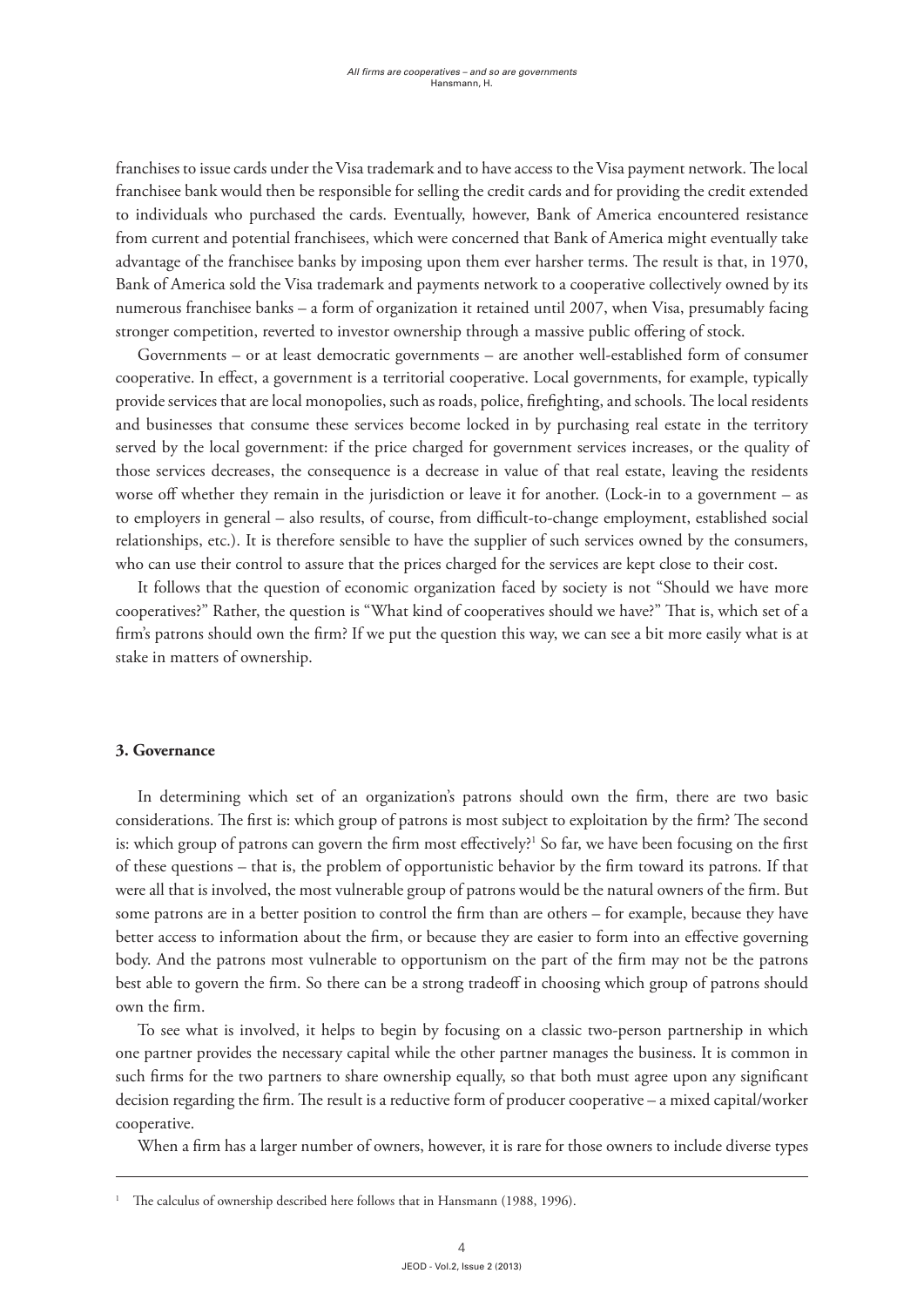of patrons. A large firm may be organized as a worker cooperative, or as a capital cooperative, but not as both simultaneously. Ownership is almost universally confined to a single class of a firm's patrons – such as workers, customers, suppliers of a particular input, or lenders of capital. Moreover, the class of patrons that owns the firm is typically highly homogeneous with respect to its members' interest in the firm. Successful worker-owned firms, for example, are generally not owned by the entirety of their employees, but rather by a highly homogeneous subset of the employees.2 The evident reason for this is that, absent substantial homogeneity of interest, the costs of collective decision-making among the owners become very large, both in terms of the effort that must be put into decision-making and in terms of the quality of the decisions made. And this cost of governance frequently overwhelms other considerations in the choice of owners. This is evidently an important reason for the ubiquity of capital cooperatives: it is easy to structure the terms of investment so that all investor-owners have highly homogeneous interests (namely, to maximize the firm's profits per unit of invested capital), while it is much harder to induce such homogeneity among the interests of customers, employees, or suppliers of other inputs.

Discipline is another problem. Even for firms with relatively homogeneous owners, it is often difficult to take action to impose discipline upon individual owners, or to expel owners when downsizing the firm is called for. An important reason for this seems to be that a strong norm of equality of treatment among members of the class of owners is necessary to constrain the costs of collective decision-making, but the same norm makes it difficult to single out individual owners for discipline or downsizing. This seems to explain why collective ownership of a franchisor by its franchisees can be successful where the quality of an individual franchisee's performance has little effect upon the success of the franchise system as a whole – as in credit cards (Visa), hardware stores, and trucking firms, all of which at some point have been characterized by successful franchisee cooperative ownership – but not where bad performance by an individual franchisee can have a negative effect upon the success of other franchisees, as in fast food retailing (e.g., McDonald's). Capital cooperatives are much less subject to these problems, presumably because of greater homogeneity among the owners (and hence less likelihood that one owner needs to be disciplined for the benefit of the others) and because the divisibility of capital contributions (as opposed to, say, retail stores or workers, which are lumpy) allows the costs and benefits of downsizing to be shared equally among all owners of the firm.

Consequently, though many firms have substantial market power toward their customers (or employees or suppliers), they are nonetheless formed as investor-owned firms (capital cooperatives) rather than as consumer (or worker or supplier) cooperatives, for the simple reason that the customers (or workers or suppliers) cannot exercise effective control over the firm. Were it otherwise, Microsoft might be more efficiently organized as a consumer cooperative.

### **4. The theory of the firm**

Viewing organizations in the terms we have been using offers a useful perspective on the strengths and limitations of current economic theories of the firm. The most prominent of those theories is the "property rights" theory of the firm with roots in the work of Grossman and Hart (1986, 1995). In essence, that theory focuses on what the firm owns, and does not directly address the question of who owns the firm.

<sup>2</sup> The Spanish industrial worker cooperatives, including particularly those at Mondragon, have long been a conspicuous and fascinating exception, though their exceptionality is now being severely tested (The Economist 2013).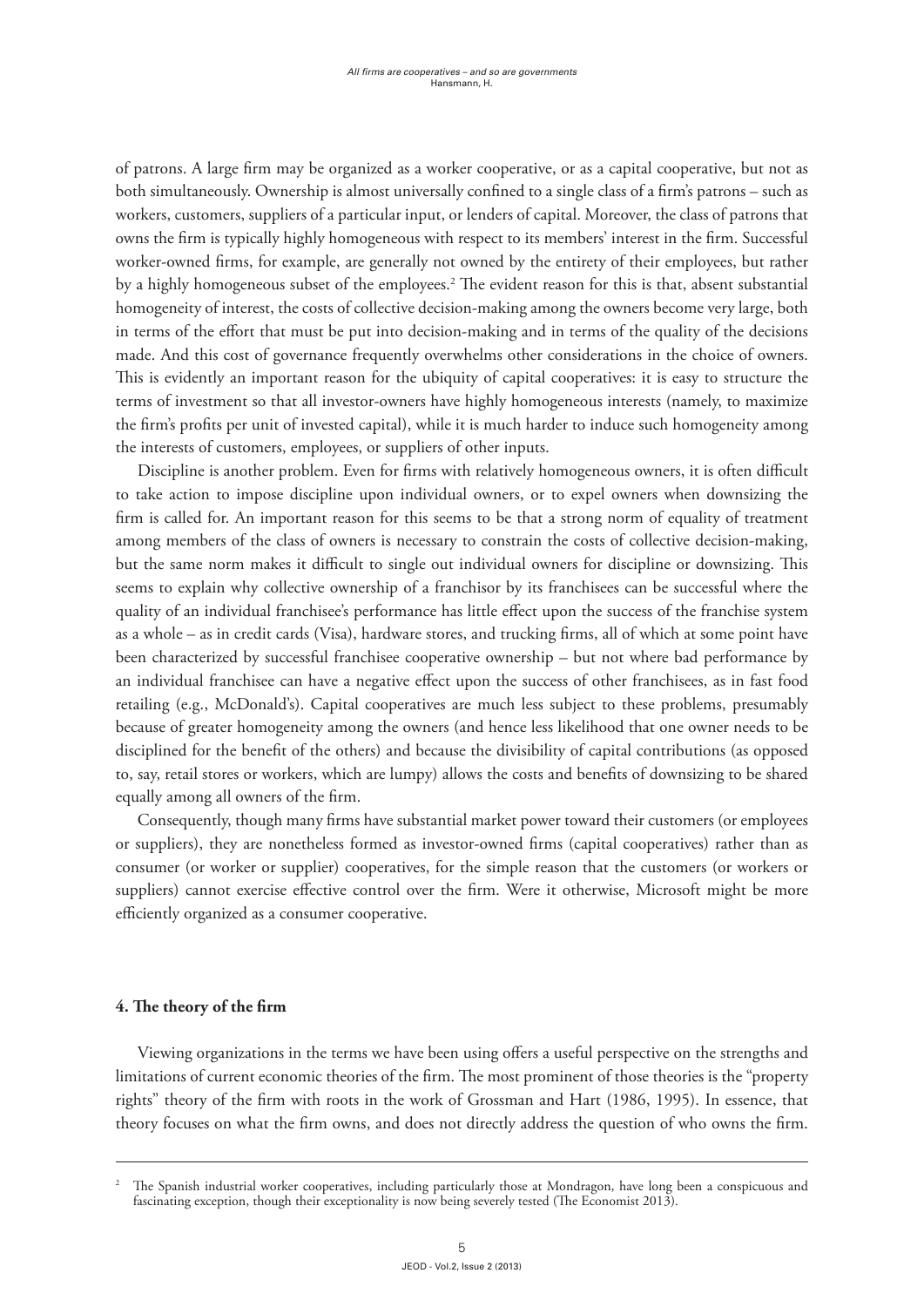Our understanding of firms in general as cooperatives, however, demonstrates that the two questions are closely connected.

Consider again the Visa credit card operation. The corporation holding the Visa trademark and central transaction clearing operations had, as we have noted, substantial market power over the many independently owned banks that sold credit cards under the Visa trademark, and provided the credit for the cards they sold, as franchisees. An obvious way to avoid inefficient use of this market power would be vertical integration, with the franchisor – the corporation owning the trademark – purchasing and owning the franchisee banks, and combining them all into one huge bank. But that approach threatens to dampen incentives for the efficient operation of the local banks, whose managers would then be controlled by other managers higher in the consolidated firm's line of control rather than by local controlling owners with good information about the local bank and a direct stake in its profitability.<sup>3</sup> In effect, as Grossman and Hart would put it, there is a question of whether the local bank's assets should be owned by the bank's own (owner–) managers or by the franchisor. Strong incentives for efficient management of the local bank favor its independent ownership, while elimination of inefficient exercise of monopoly power favor its ownership by the holder of the Visa trademark. Under the property rights theory of the firm, efficient organization stops here with the choice of the least costly option: a patron of a firm (or rather, the patron's assets) is either owned by the firm or independently owned and connected to the firm only by contract.

When we view firms as cooperatives, however, we see that it is often possible to choose a third ownership structure that solves both the incentive problem and the monopoly problem. In the credit card example, that solution is to keep the local banks separately owned to maintain incentives for their managers, while removing the incentive for exploitation of monopoly power by the franchisor by having it, in turn, collectively owned by its franchisee banks.

In fact, this analysis of credit card franchise relationships applies, in general terms, to nearly all firms with shared ownership. There is in each case a set of patrons who are subject to opportunism on the part of the firm, and also some reason why that problem cannot be solved by having the firm assume ownership of (the assets managed by) those patrons. Reasons for leaving the patrons independently owned include, beyond giving high-powered incentives to local managers (as discussed in the bank example), the illegality and inefficiency of slavery (which would result if a firm owned its workers) and the fact that a patron of one firm is likely to be a patron of many other firms as well. Yet the patron cannot be owned simultaneously by all its various patrons. Rather, it must relate to most of its contractual counterparties via contract rather than ownership.

In sum, the property rights theory of the firm offers insight into what assets are owned by a single firm, but requires some extension to address the closely related problem of who, in turn, owns the firm.

### **5. A transitional form?**

Over the long term, there seems to be a tendency for capital cooperatives to replace other kinds of cooperatives in any given industry. Or, put in ordinary parlance, there is a tendency for ordinary investorowned "capitalist" business firms to replace the non-investor-owned firms that are conventionally termed cooperatives. One reason for this is that governmental regulation often develops to mitigate the market

<sup>3</sup> In talking loosely about incentives here, I take some liberties with Grossman and Hart's original model for the sake of intuitive clarity.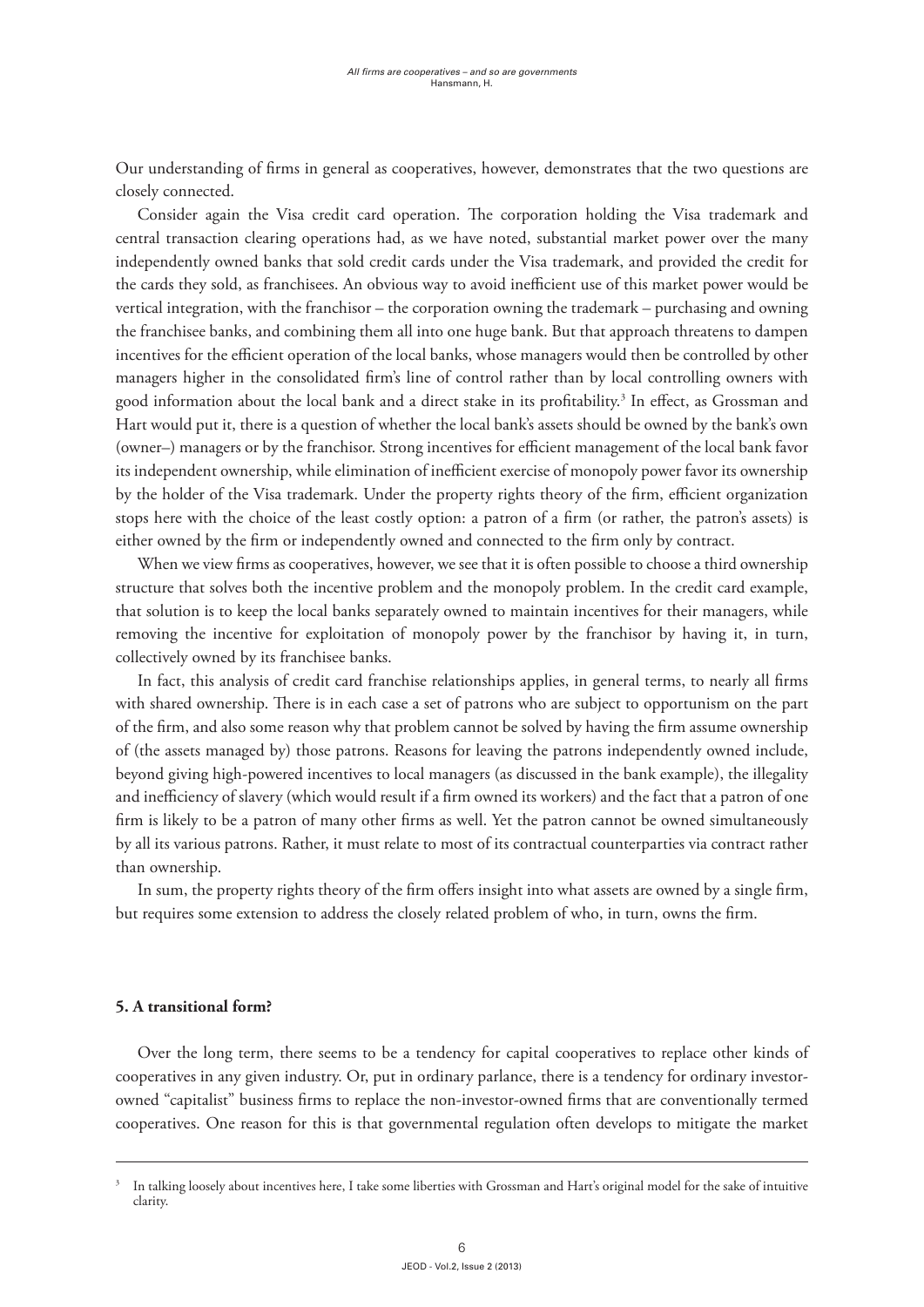imperfections that permit firms to exploit their patrons. Thus, governmental regulation of the reserves held by banks and insurance companies, first introduced in the United States in the middle of the nineteenth century, permitted the replacement of cooperative and mutual savings banks and insurance companies with investor-owned firms. Similarly, the development of the antitrust laws has reduced the incentive to form agricultural cooperatives, and the development of rate regulation has reduced the need for utility cooperatives.

Another reason for the tendency toward investor ownership is that, even without government intervention, experience leads to more efficient markets for firm inputs and outputs over time, reducing the need to protect the patrons who supply those inputs or buy those outputs by making them owners of the firm. One example of this is the evolution of hospital insurance in the United States, which was first developed in the 1920s as a cooperative venture among a group of hospitals, presumably because the cost of providing such insurance was originally unclear, making it an exceedingly risky business for an investor-owned firm, and also because the provider of such insurance in its early days would have substantial market power owing to the economies of scale involved. Similarly, the development of futures markets for agricultural products reduced the monopolistic power of the purchasers of farm products, and thereby reduced the benefits of forming agricultural marketing cooperatives among farmers. And, turning to worker-owned enterprise, American law firms, long owned by the lawyers who practice in them, are arguably now ripe for conversion to investor ownership, in important part because it has become much easier for outsiders to a law firm to evaluate the talents of individual lawyers within the firm, and thus create an active employment market for established lawyers, thereby reducing the extent to which lawyers are locked into the particular firm with which they began their career.

And, as old types of cooperatives disappear, new types proliferate. Patent pools and standard-setting organizations might be seen as important examples.

### **6. Some implications for research and policy**

The importance of the costs of collective decision-making in cooperatives raises a question for policy – namely, can those costs be reduced somehow? There has, of course, been an enormous focus upon this question – under the name of "corporate governance" – regarding business corporations (capital cooperatives) in recent years. Unfortunately, there has been comparatively little systematic research – at least among legal scholars – on governance in non-capital cooperatives, with the exception of territorial cooperatives (which is to say, governments). Through closer study of governance in other types of cooperatives, it should be possible not only to make those alternative types of cooperatives more effective, but also to gain perspective that will permit improvements in the governance of conventional business corporations, and in the structure and management of government at all levels – i.e., in the governance of governments.

The transitional character of non-capital cooperatives suggests that it is important to keep organizational law sufficiently flexible to permit cooperatives of all types to be organized and operated in any industries where they may prove useful, and likewise to permit firms organized as non-capital cooperatives to convert to investor ownership – i.e., to become capital cooperatives – when altered market conditions make that change efficient. Thus it is important to facilitate the formation of cooperative research ventures among firms in high-tech industries that wish to avoid the obstacles created by patent monopolies, just as it is important to facilitate the conversion of consumer retail cooperatives to investor-owned firms when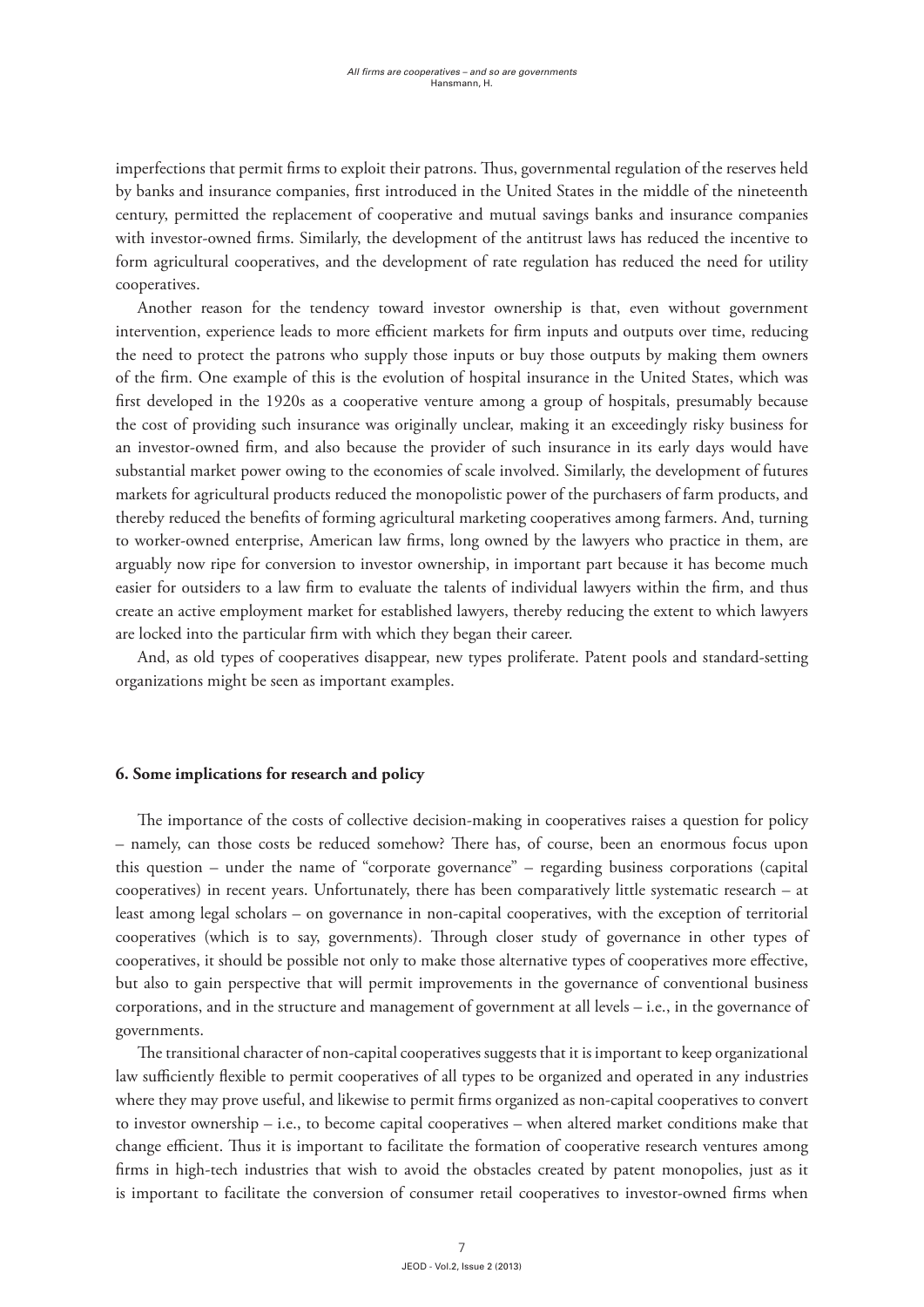the latter are more efficient. It likewise seems important that organizational law for cooperatives be kept sufficiently flexible concerning internal affairs to permit firms to adapt to a variety of environments, as for example by allowing diverse voting schemes (one-member-one-vote as well as votes allocated according to volume of patronage) and a variety of approaches to redemption of capital for exiting members (from a right to immediate redemption to any of various forms of staged and conditional redemption).

# **7. Conclusion**

Cooperatives are firms that are owned by one or another class of their suppliers or customers. Once one realizes that nearly all private firms – and democratic governments too – essentially have that structure, it becomes apparent that the principal question regarding enterprise ownership is not whether the firms in any given industry will be owned by their patrons or not, but simply which class(es) of patrons will be made the owners. We have made some progress in understanding the economic factors that bear on the answer to this question. But there is every reason to believe that the answer also depends heavily on the governance structures that firms can and do adopt, which in turn depends on the surrounding legal and institutional environment, including organizational (corporation) law, capital market (securities and banking) development and regulation, and labor law. Recent decades have seen an obsessive focus on these issues, by both economists and legal scholars, regarding capital cooperatives – which is to say, ordinary business corporations. There has been much less attention to these issues as regards the viability of those firms that we more conventionally term cooperatives – that is, non-capitalist and nongovernmental firms.<sup>4</sup> The full potential role of these cooperatives should become much clearer when scholarship regarding their governance and financing becomes both broader and deeper.

### **References**

- Bijman, J., van der Dangen, G., Hanish, M. (2013). Exploring innovations in internal governance in european agricultural cooperatives. Tilburg Law School Legal Studies Research Paper Series No. 018.
- Grossman, S., Hart, O. (1986). The costs and benefits of ownership: A theory of vertical and lateral integration. Journal of Political Economy 94, pp. 691-719. http://dx.doi.org/10.1086/261404
- Hansmann, H. (1980). The role of nonprofit enterprise. Yale Law Journal 89, pp. 835-901. http://dx.doi.org/10.2307/796089
- Hansmann, H. (1988). Ownership of the firm. Journal of Law, Economics, and Organization 4, pp. 267- 304.
- Hansmann, H. (1996). The ownership of enterprise. Harvard: Harvard University Press.
- Hart, O. (1995). Firms, contracts, and financial structure. Oxford: Oxford University Press. http://dx.doi.org/10.1093/0198288816.001.0001

<sup>4</sup> For a concise review of the current state of theory, law, and practice, see Bijman *et al.* (2013).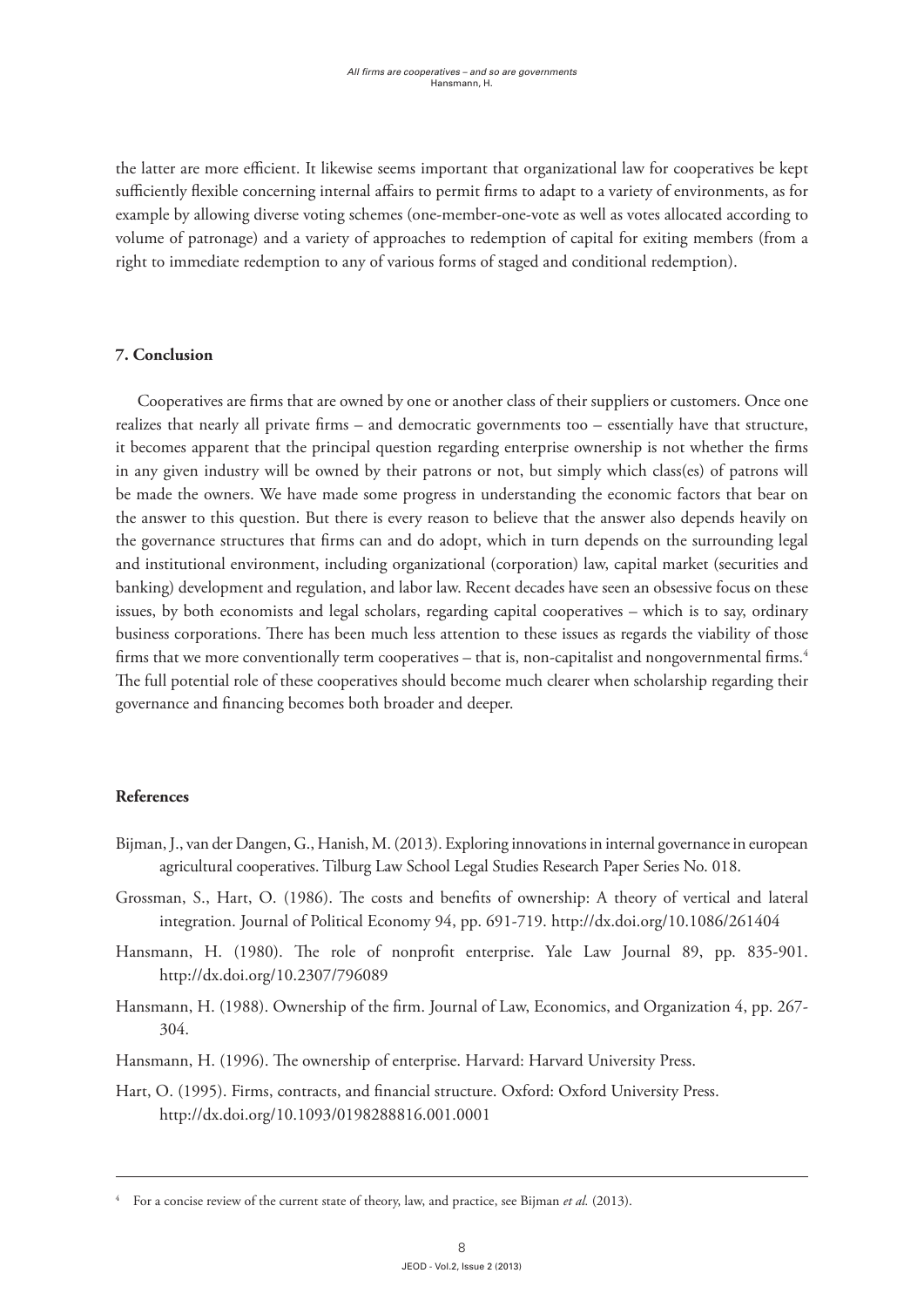The Economist (2013), Trouble in workers' paradise. November 9, p. 72.

Williamson, O. (1984). Corporate governance. Yale Law Journal 93, pp. 1197-1230. http://dx.doi.org/10.2307/796256